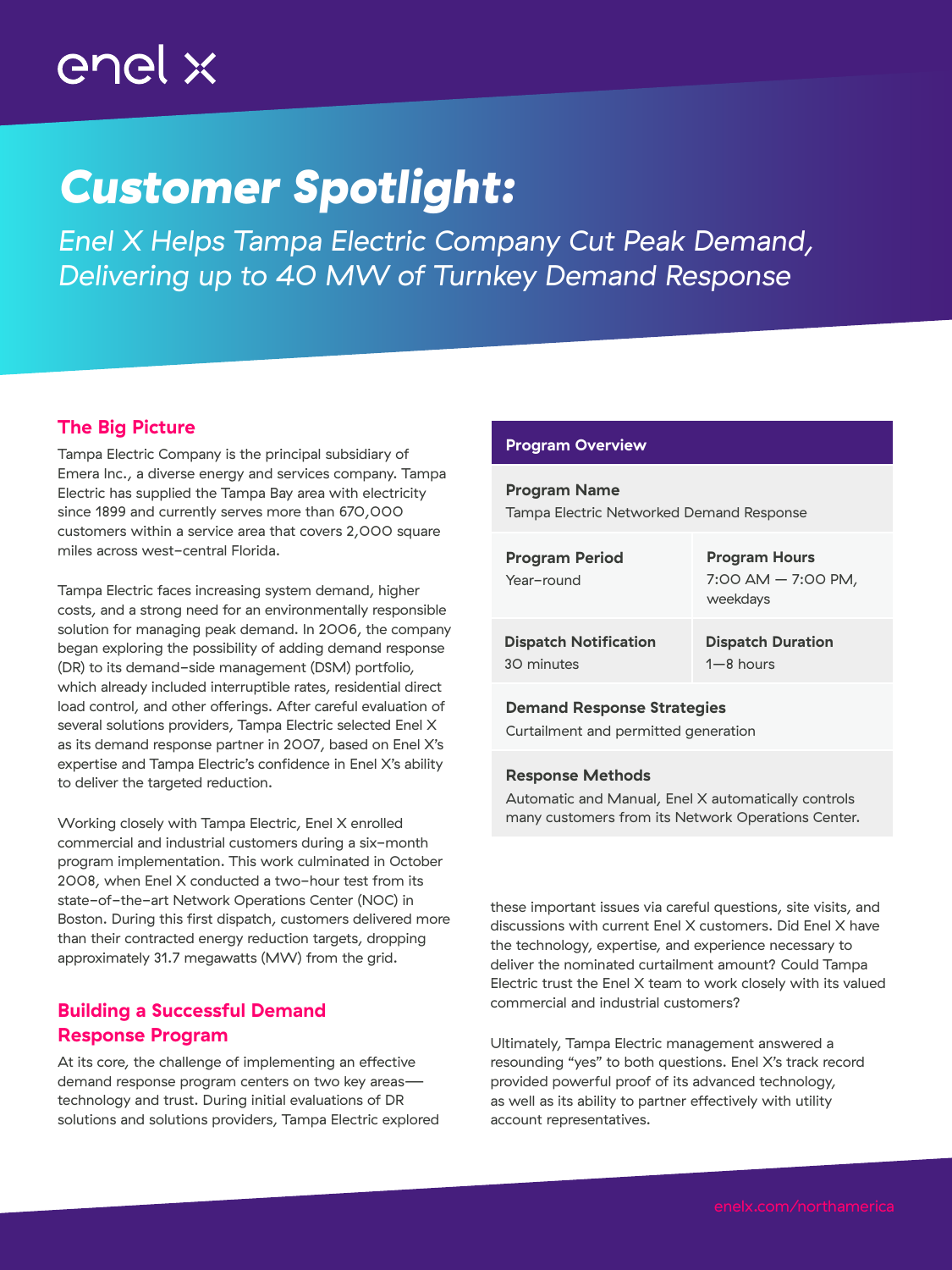## *"Enel X provided the knowledge, experience, high level of customer service, and winning attitude that made demand response work for us."*

—Jackie Perrone Manager of Energy Management Services

The Tampa Electric-Enel X story began in 2006, when Tampa Electric began evaluating all programs and opportunities to strengthen its demandside management portfolio and avoid escalating costs. "We were intrigued by demand response and open to the possibilities," recalls Howard Bryant, manager of rates and regulatory affairs. "And in evaluating DR vendors, Enel X clearly stood out from its competitors. They excelled at customer communication and the technological enablers of DR. Clearly, they were much more advanced than other vendors."

A visit to Enel X's Network Operations Center in Boston also helped highlight technological expertise in the minds of Tampa Electric managers. "When we saw the NOC, we knew that Enel X had the infrastructure in place to deliver megawatts as quickly as we needed them," says Al Grinnell, manager, commercial and industrial account management. The Tampa Electric team also contacted current Enel X references and heard firsthand about Enel X's commitment to exceptional customer service. Enel X quickly became Tampa Electric's vendor of choice for demand response.

Working closely with departments throughout the utility, Enel X designed a demand response program that addressed Tampa Electric's need for new capacity delivered in a cost-effective, environmentally friendly manner. The Enel X demand response solution also complemented Tampa Electric's existing portfolio of demand-side management efforts.

Part of the challenge of implementing DR in Florida involves ensuring approval by regulators. Tampa Electric worked closely with the Florida Public Service Commission to get the program approved. "The commission clearly understood the value and potential of DR," says Bryant. "But they were concerned about turning it over to a third party like Enel X. Could we count on getting the capacity when we asked for it? Would Enel X be able to perform?" These critical questions merited careful attention. Following regulatory

scrutiny, the Tampa Electric demand response program received approval in late 2007 and the implementation process began.

With its new demand response program, Tampa Electric focused on an untapped market segment. Eligible participants included commercial and industrial customers in the Tampa Electric service territory that were not already part of another DSM program.

Together, Enel X and Tampa Electric defined a list of target customers— primarily middle-tier assigned accounts with the potential to participate in demand response without any discernible impact on business operations. "We looked at customers and accounts that were best-suited for demand response, likely to perform well during a dispatch, and the most natural fit with our program," says Grinnell. Prospects included city and county agencies, telecommunication companies, big-box retailers, grocery stores, and more.

"For us, getting accounts signed up for demand response was secondary to a more important goal—the customer had to be happy throughout the process," says Grinnell. "During implementation, we leveraged our credibility with our customers with Enel X's demand response expertise. We defined our roles, managed expectations, and marketed the program across various business segments. And all of us at Tampa Electric agree that the implementation phase was a truly successful partnership."

Tampa-based Ybor City District Cooling, which enrolled in the program in September of 2008, attests to Enel X's professionalism throughout the demand response process. "Enel X was excellent," remarks Robert Garcia, VP of New Business Development. "Their enrollment checklist walked us through the whole process. Their people were incredibly helpful and answered all our questions. And they're always available when we need them. I wish everything went this smoothly."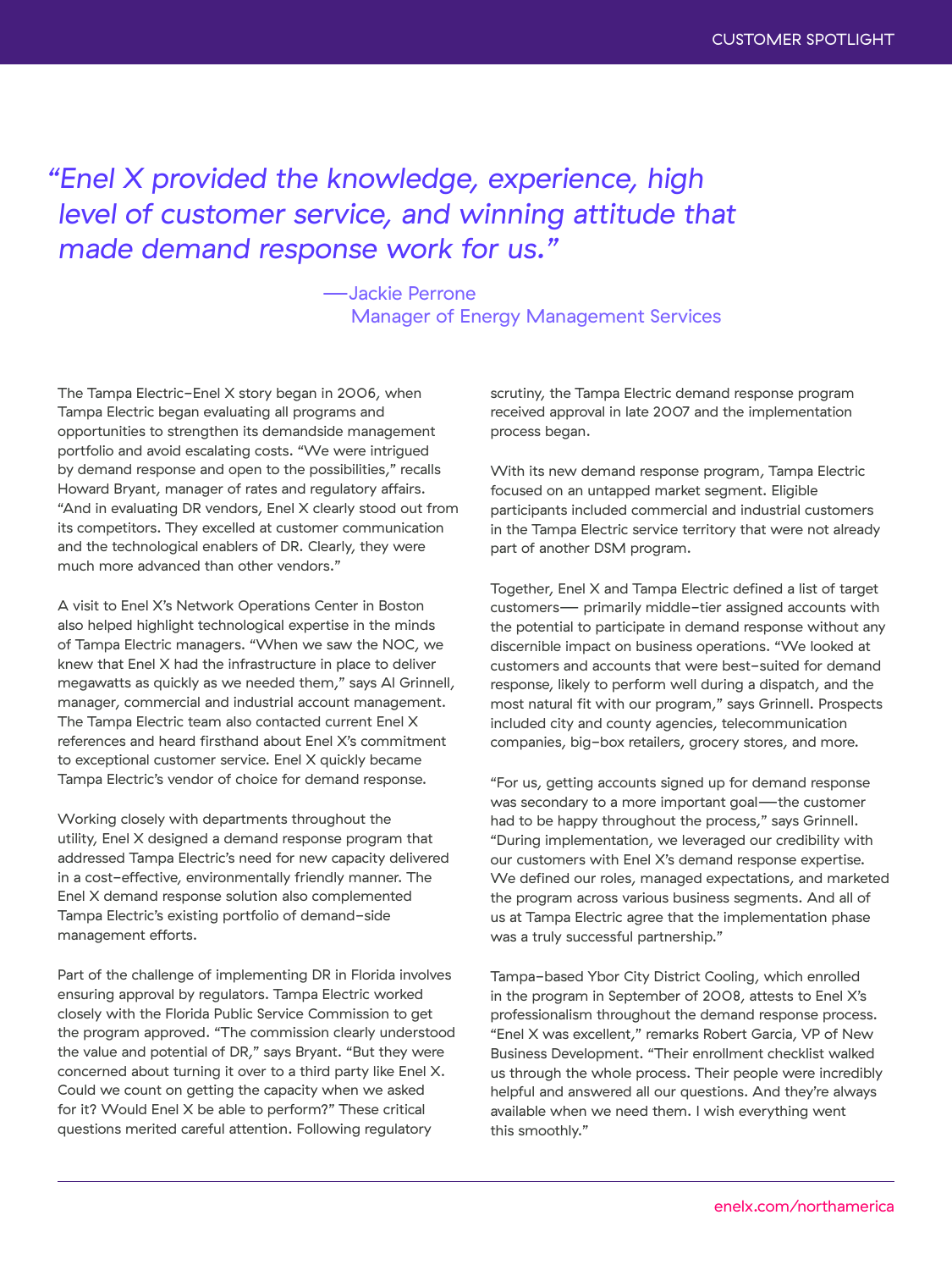Over the course of the enrollment period, Tampa Electric and Enel X collaborated closely, seamlessly, and effectively to enroll a wide range of customers—including attending joint field visits. "It's an intentionally diverse set of customers," says Grinnell. "This approach helps us ensure that we'll have the capacity we need, every time we need it."

## The Results

Testing in October 2008 showed that Enel X and Tampa Electric's exceptional efforts in the field paid off. The result was over-performance, with delivery of an average of 31.7 MW—approximately twelve percent over the nominated amount. "Enel X has high standards," says Jackie Perrone, manager of energy management services at Tampa Electric. "And it showed in the testing process, which definitely received an A from us."

Testing proved that the portfolio of companies enrolled by Enel X was able to deliver consistent, reliable load reduction throughout a two-hour audit window. Enel X's energy intelligence software (EIS), collects and analyzes realtime energy data from each site, enabling participants to see how their performance is tracking against target reductions. In addition, Enel X's Network Operations team uses the platform to automatically identify underperformers and then conduct targeted outreach to troubleshoot.

## The Benefits

Enel X demand response provides Tampa Electric with a powerful benefit—a reliable method of addressing and reducing summer and winter system peak demand. "As an electric company employee, I recognize that we're here to serve our customers and deliver a return to our shareholders," says Perrone. "Programs like demand response show that we can accomplish both of these goals in an environmentally friendly way."

## Other benefits Enel X brings to Tampa Electric include:

## A Full End-to-End Solution

Enel X's demand response solution includes program design and implementation, customer recruitment and retention, site enablement, event dispatch and management, reconciliation, and verification. This comprehensive solution helps ensure that Tampa Electric gets the results it needstapping Enel X's wide-ranging strengths and extensive experience—while minimizing risk.

#### Enhanced Utility Branding

While Enel X leads the implementation and management of Tampa Electric's demand response program, all marketing materials and program information are branded clearly as Tampa Electric Company's Networked Demand Response Program. "We wanted Tampa Electric to be front and center throughout the process," says Bryant. "And Enel X was open and willing to fit right in with us." High visibility throughout the process helps Tampa Electric enhance and deepen its relationships with these critical commercial and industrial customers.

## A Customized Approach for End Users

Enel X recognizes that every commercial and industrial account is different. During implementation, Enel X audited each customer facility to design energy reduction strategies specifically for that facility. It installed, programmed, and tested communications and relay technology equipment. All of this on-site work required close collaboration with customers with different needs, concerns, and levels of knowledge about energy, and all of it was done at no cost to the customer.

"Enel X was willing to handle each customer individually," says Perrone. "They figured out what each customer needed and how to make sure they were satisfied and happy." During implementation, Enel X drew upon its experience with thousands of commercial and industrial facilities to tailor its approach to meet the specific needs of each customer.

#### Regulatory Compliance

Demand response is a critical part of Tampa Electric's overall DSM programs, which enable it to reduce demand via a portfolio of initiatives—all reviewed and approved by state regulators. "Regulated marketplaces pose special challenges," says Bryant. "Enel X understands the needs of regulators and knows how to meet them, while helping us broaden our portfolio."

#### Comprehensive Energy Management Information

As part of the Tampa Electric Networked Demand Response Program, participating customers receive access to Enel X's EIS. This software provides each customer site with advanced online monitoring and analytics of its facility's energy use.